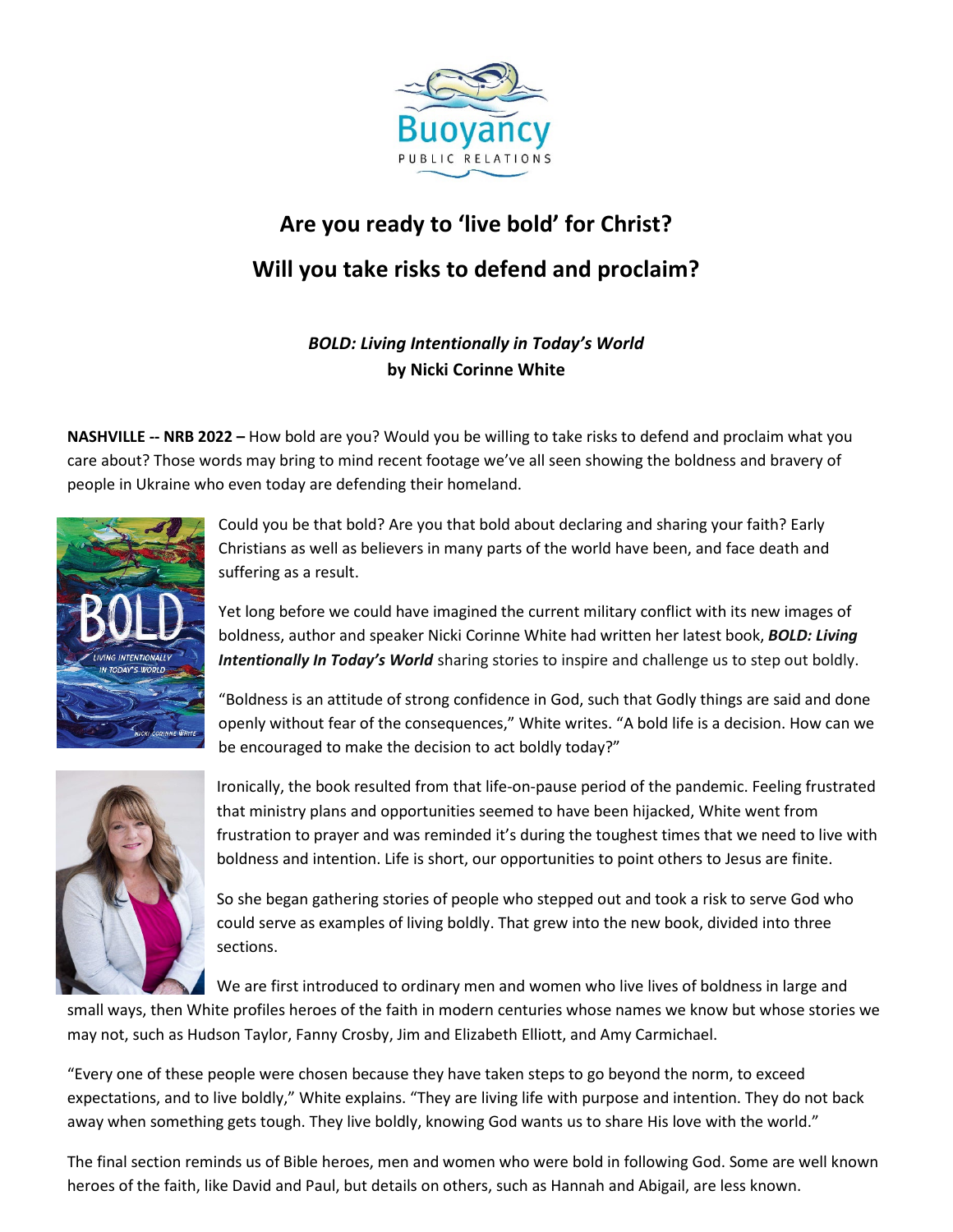Heavily laced with scripture encouraging us to take action in faith, the book also includes a study guide with space to journal. A Facebook Group: **Live Boldly** is available to join, which has already had one group take a 30-day challenge to live boldly and intentionally.

*BOLD: Living Intentionally in Today's World* is White's third book. In each of her books, she highlights the testimonies of people who encourage others by their examples of love and witness. Many of them are her personal heroes of faith. White grew up in less-than-ideal circumstances but had people who loved her and introduced her to Christ, then continued to disciple her.

As a young believer, White was inspired by missionary friends and other missionaries she was privileged to meet and learn from. Their example spurred her on to write this book that she dedicates to them.

"Missionaries are my heroes. They are the ones who encourage me to be bold in my faith. They are the ones who daily show me why we need to be bold, and help me have a sense of urgency.

"Each of these people stepped out from the comfort of their home or town, they had to earn money to be able to go, they had to spend months preparing, they had to learn new languages, and some of them have gone to dangerous places in order to share the news of salvation in Jesus. They did this with great intention and purpose, knowing they will not have riches here on earth but that their reward is for eternity. "

After becoming a Christian as a teen, White attended Bible college and later married, using her gifts of creativity and sensitivity to others' needs to minister especially to younger women and girls, at the same time raising four kids. Today in addition to her writing, she is also the director of a compassion ministry called Colossians 3:12 Ministries, a speaker for women's ministry events and a Bible study leader at her home church in Boise, Idaho.

White previously attended NRB in 2020 when she released her second book, *It's Not About the Pie: A Fresh Look at Hospitality.* She tells her personal story in her memoir, *Not Really a Princess*.

*BOLD: Living Intentionally in Today's World* [ISBN: 978-1-952025-7-92 \$17.99] was released in January from Carpenter's Son Publishing. It is available from selected bookstores and online retailers.

For more information or to find out more about asking White to speak for a women's ministry event, visit her website [https://nickicorinne.com.](https://nickicorinne.com/) More information about Colossians 3:12 Ministries is available at [https://col312ministries.com.](https://col312ministries.com/)

For review copies of the book or to interview Nicki White, contact Joni Sullivan Baker, Buoyancy PR, at 513/319-3231 or [jbaker@buoyancypr.com.](mailto:jbaker@buoyancypr.com)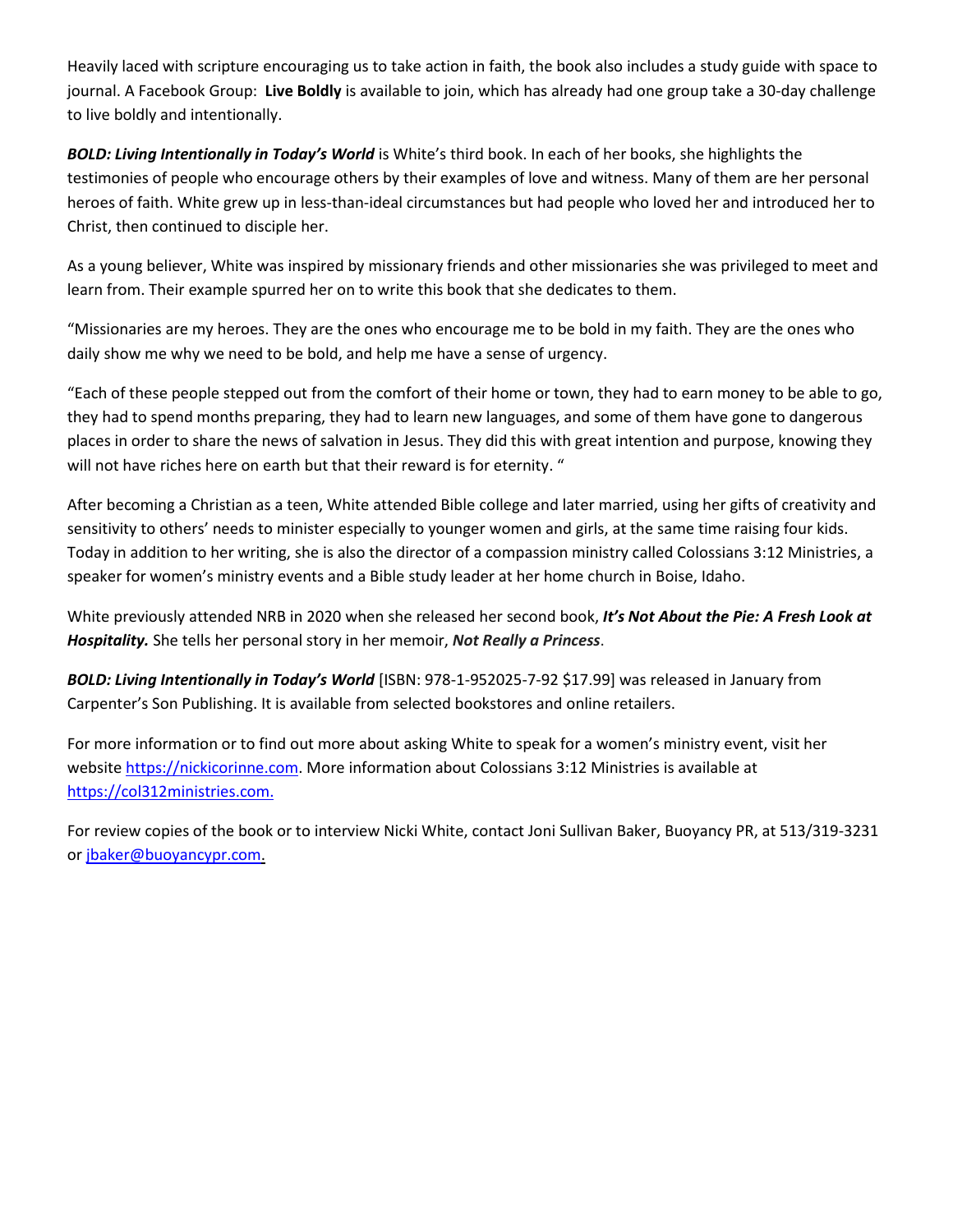

### **Author Bio: Nicki Corinne White**

## *BOLD: Living Intentionally in Today's World*

Nicki Corinne White has a passion for studying and teaching God's Word. But it wasn't always like this.

Her own story includes both heartaches and pain as well as enormous blessings. She is open about sharing her story and opens her heart in her speaking and writing to help others.

White grew up in Snohomish, Washington, with her mom, dad, and older sister Lisa. She and her sister were adopted by the Maynard family when White was just one. She grew up a country girl on a farm with horses and acres of land. However, the sudden, untimely death of her father when he was only 58 threw the family into years of financial difficulty and revealed the emotional instability of her mother which took its toll on White and her sister.

A local church reached out to the family, and Nicki began learning about the love of God and the hospitality of God's people. After becoming a Christian as a teenager, she went on study at a small Christian liberal arts college in southern California. After graduation, she met and married her husband, Craig. They moved to central California then on to the Bay Area where they had their first three children. Five years later, they moved to Boise, Idaho where their fourth child was born, and where the family still lives.

White has used her artistic talents personally and professionally, having worked in teaching, fashion merchandising, and various artist projects. She enjoys time outdoors, painting, writing, and spending time with her four children and six grandkids.

In 2018, White began a new ministry called Colossians 3:12 to provide the service of compassion for those in her community. More information about Colossians 3:12 Ministries is available at [https://col312ministries.com](https://col312ministries.com/)

She is also a speaker for women's ministry events. For more information or to find out more about asking White to speak for a women's ministry event, visit her website [https://nickicorinne.com.](https://nickicorinne.com/)

Her passion for studying and teaching God's Word and serving his church finds her leading Bible studies, discipling young women, and offering hospitality both for new visitors to the church and those in need or who are hurting.

Her belief that we are all called to serve through hospitality led to her second book, *It's Not About the Pie: A Fresh Look at Hospitality.* 

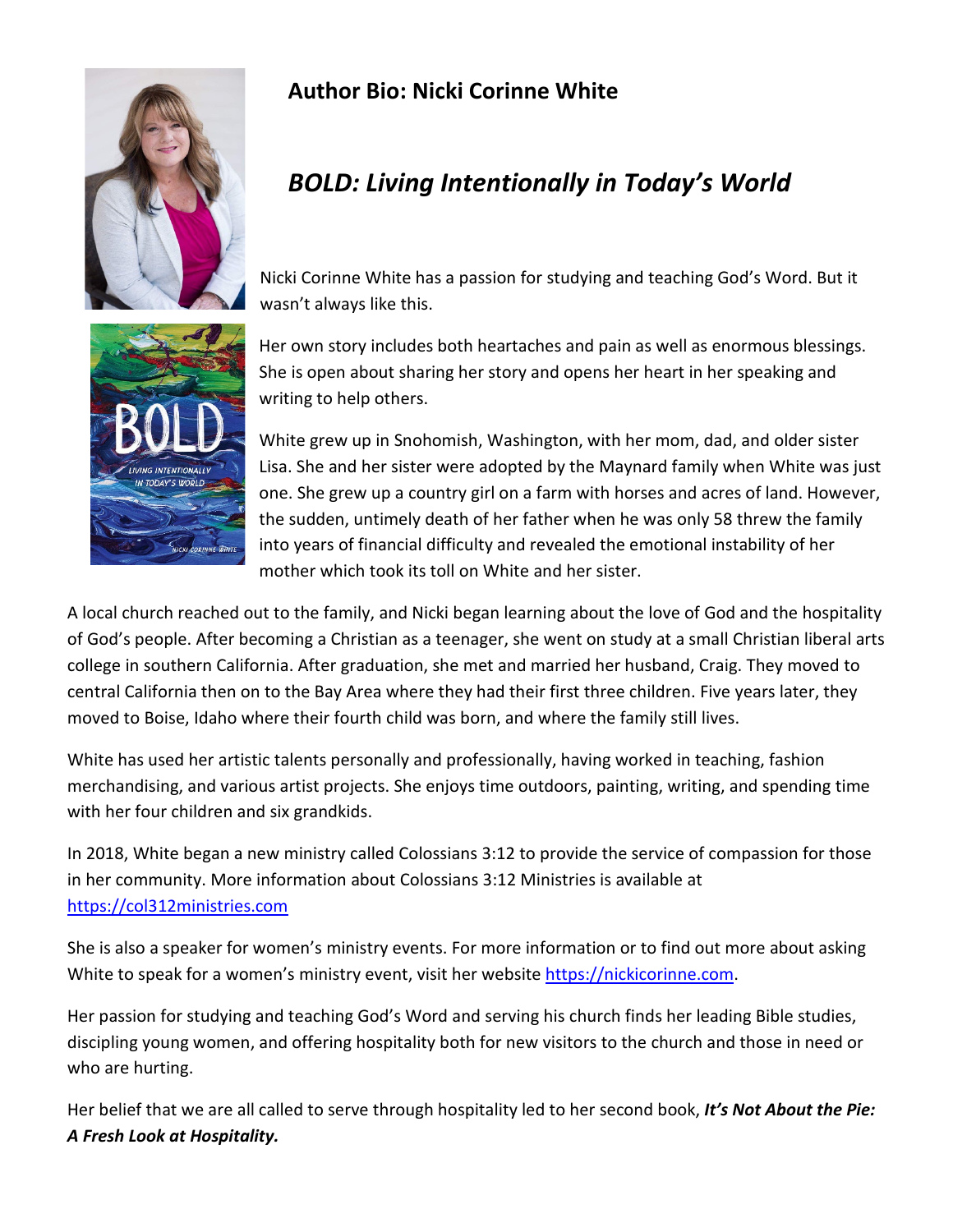White is also the author of her personal memoir, *Not Really a Princess.*

*BOLD: Living Intentionally in Today's World* [ISBN: 978-1-952025-7-92 \$17.99] is from Carpenter's Son Publishing. It is available from selected bookstores and online retailers.

For review copies of the book or to interview Nicki White, contact Joni Sullivan Baker, Buoyancy PR, at 513/319-3231 or [jbaker@buoyancypr.com.](mailto:jbaker@buoyancypr.com)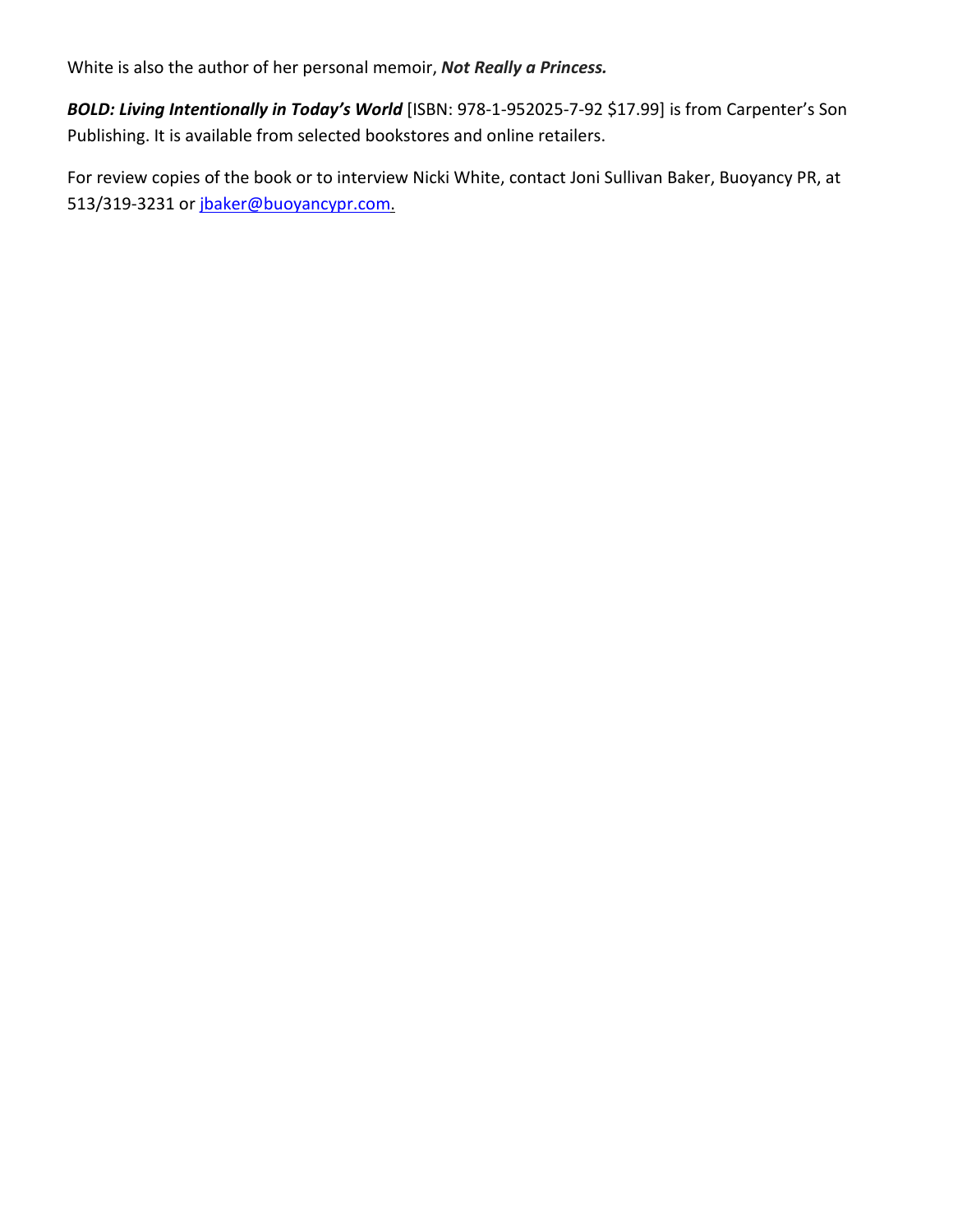

## **What Others Are Saying About**

## *BOLD: Living Intentionally in Today's World*

#### **By Nicki Corinne White**

"These inspiring stories remind us of the cost, the joy and the impact a bold follower of Christ can have. May the brave and intentional choices within these pages kindle a fiery love in your heart for following Jesus. This book will encourage you to stand for Him in a world full of hearts hungry for a beautiful gospel."

*--Stacy and Holly Gorton, CRU Ministries*

"I clapped my hands and smiled many times as I read this book. The world is so desperate for hope, and we get to be hope-bringers to the world, but we must not hold our lives back to do so. Reading the stories of ordinary believers living their faith in bold, extraordinary ways empowered me to want to live in obedient boldness.

"I loved the reminders in this book to live a bold life for Christ in the power of Christ. Full of stories of those living their brave yes to Jesus in different ways, this book encourages us to live our bold yes to Jesus, where He has called us.

"Each story reminds us to live for God's glory in our own stories. The state of the world today is a key time for Christians to rise for such a time as this. This is a beautiful book to encourage us to live intentional lives."

> *--Jennifer Hand, author of* My Yes is On the Table: Moving from Fear to Faith *and Executive Director, Coming Alive Ministries*

"Nicki White has grappled with what it means to be bold in our service and witness for the Lord, using both modern-day examples that resonate with us all and ancient biblical examples that have been familiar to us since our mother's knee. You will find her words helpful in applying Scripture to your own situation. Our times increasingly call for a greater boldness in our witness to the truths of God's Word in a world that is careening toward destruction."

> *--Pastor Randy Cook, Meridian First Baptist Church, former IBEX instructor*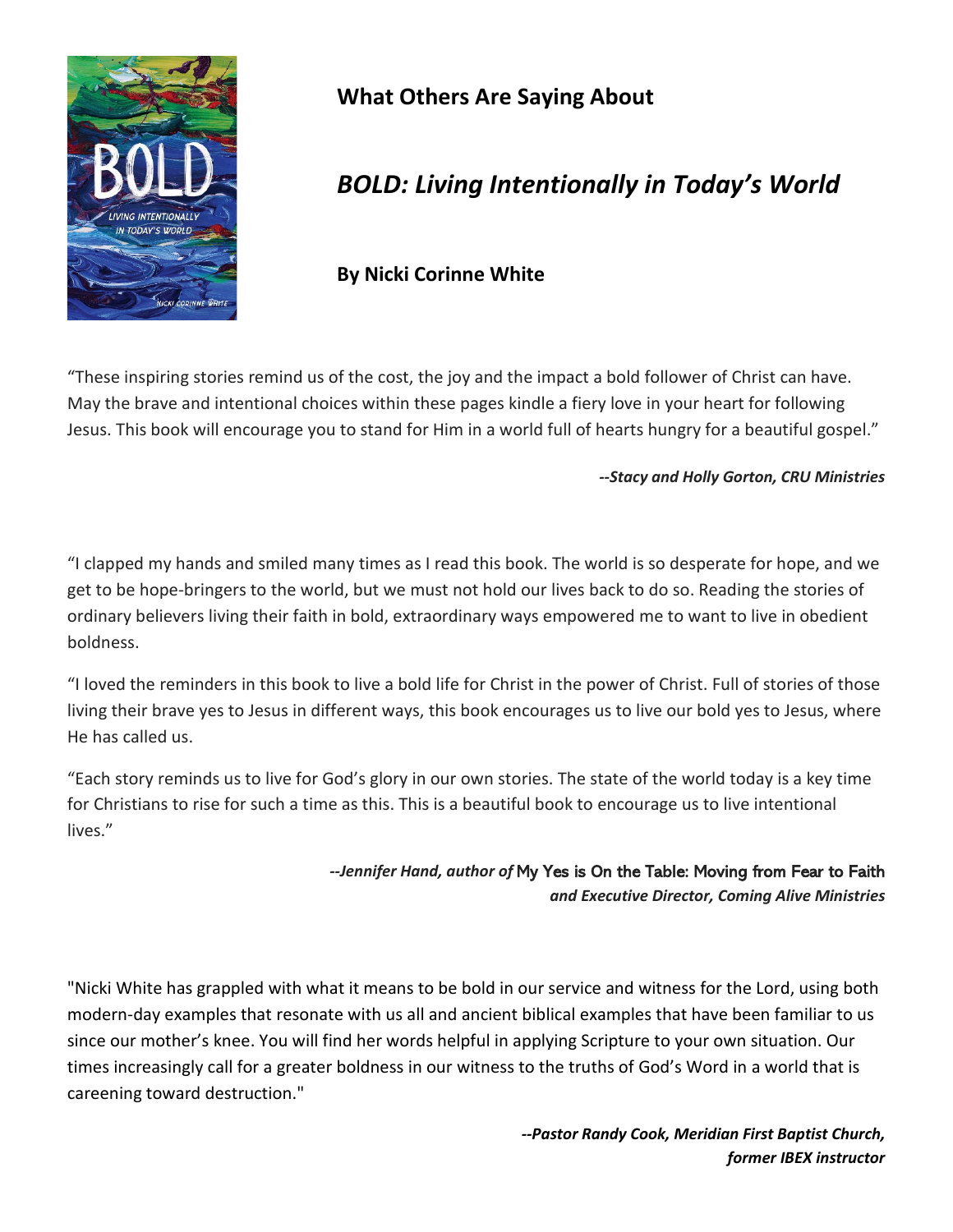"We found the stories in BOLD to be challenging testimonies of modern-day servants of the Lord. The theme of boldness comes through clearly as the selfless attitude of the individuals challenges the reader to reach out beyond one's comfort zone to share God's love with hurting people."

#### *--Pastor Tim and Donna Wells, Church Planters, Pastor of Columbia Heights Baptist Church*

"Nicki is giving us each the opportunity for vicarious learning. What could be better! Real life God stories, presented to us in the gentlest way how trusting God works. And…trusting Him is absolutely fundamental. Thank you, Nicki!"

*--Loretta Chalfant*

## *Praise for It's Not About the Pie: A Fresh Look at Hospitality*

"In this day and age when, with the flick of a finger, Pinterest provides thousands upon thousands of ideas and images, it is easy to become overwhelmed when gathering inspiration to decorate, put on parties or pull together separate ways to help others. The desire to be perfect causes me to sometimes freeze and not do anything at all in helping people to feel warm and welcomed because I am measuring myself against what I deem perfection. Nicki's book, *It's Not About the Pie*, provides warm, sound guidance that hospitality is a mindset and 'that God can use imperfect people to perfectly bless other imperfect people with everyone having a good time in the process.' I relish reading those words as they remind me to relax, be my imperfect self. and show warmth and compassion to everyone God puts in my path."

> *--Sarah Zimik, Chief Development Officer at Boise Rescue Mission Ministries; Co-Owner of Empty Hand Combat; and Co-Founder of International Missionary Network*

"Too many of us have grown up thinking that only some people have the 'gift' of hospitality. Nicki is giving that gift to all of us who long to create a home where people feel welcome, loved, and valued. She makes is easy to see the heart of hospitality is within reach. Her book is a joyful discovery of how-to's and heart."

> *--Dee Sarton, News Anchor for KTVB News Channel 7, Boise, Idaho*